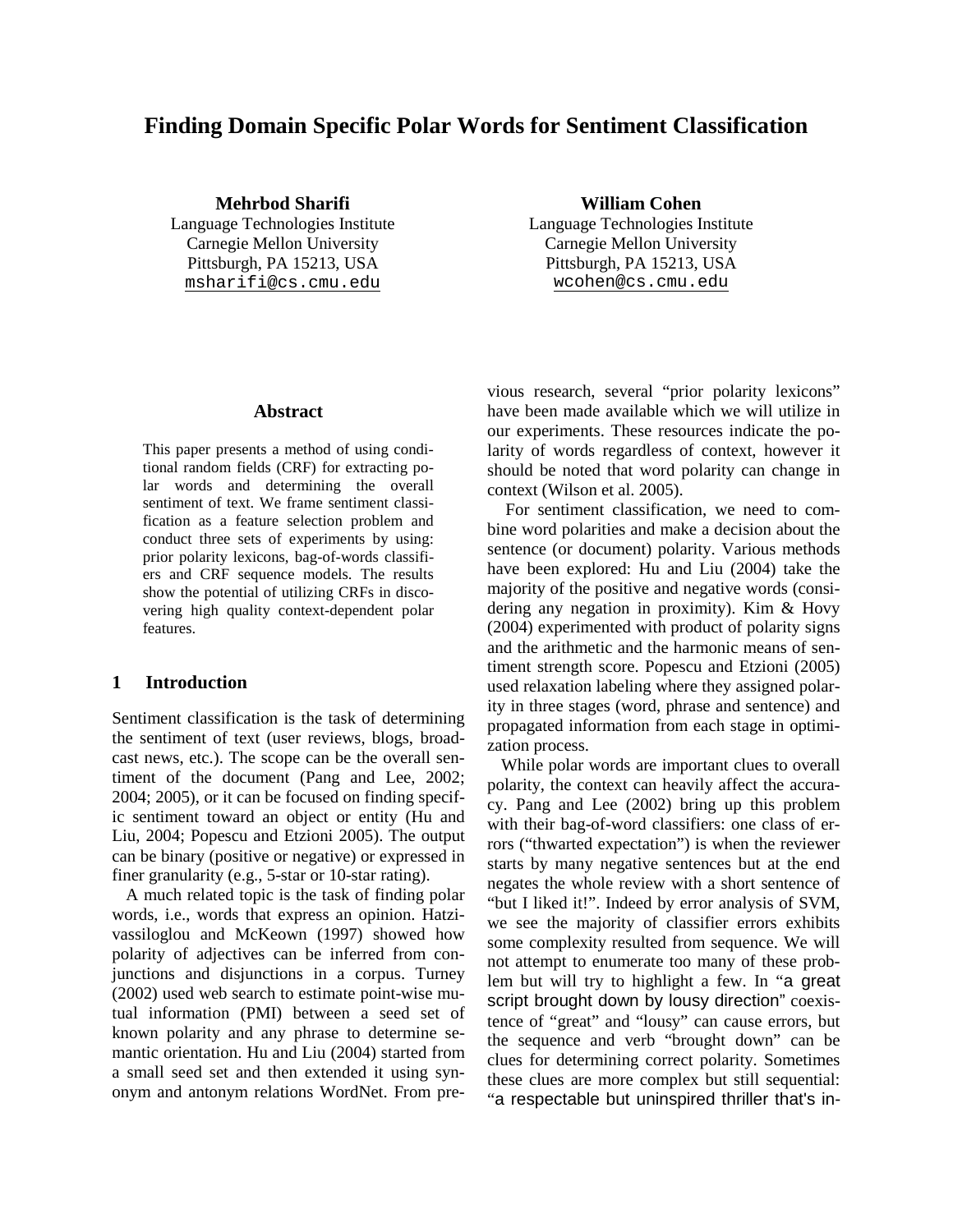telligent and considered in its details, but ultimately weak in its impact". One example of common patterns is the change of sentence sentiment around the word "but" (e.g., above and "interesting, but not compelling."). The SVM error rate in sentences containing "but" is much  $larger<sup>1</sup>$ . Some attempts have been made to capture negation in context for a bag-of-words approach, but the improvement reported has been minimal (Pang and Lee, 2002).

### **2 Approach**

Since polarity is closely related to context, we propose using sequence models for incorporating it into classification. In particular, we use conditional random fields (CRF) for extracting the polar word. CRFs are a form of undirected graphical models used in modeling the sequential data (Lafferty et al. 2001). They have been successfully used in many tasks (such as Part-of-speech tagging or named entity recognition) and shown to generally outperform other models such as HMMs (CRF makes fewer independence assumptions).

To create and test a CRF polarity extractor, we need to have data in which the individual words are tagged with polarity. Available polarity annotations are often for phrases and other purposes and they unfortunately were not suitable for our experiments. We will experiment with using the prior polarity and classifiers to create the data for the CRF. In this process, we also evaluated the utility of these methods in the classification.

Classification given a set of feature weights will be done using this formula:

$$
S(x) = sign\left(\sum_{i=1}^{n} f_i(x)\right) \tag{1}
$$

Where  $S$  is  $+1$  for positive and  $-1$  for negative reviews.  $f_i(x)$  is the feature score extracted from the vector<sup>2</sup> x and total of *n* features are used.

#### **2.1 Prior Polarity Lexicons**

 $\overline{\phantom{a}}$ 

In this method, features will be selected if they are in the lexicon. Three lexicons have been used: General inquirer (2000) consist of 4200 entries, Subjectivity Clues (Wilson and Wiebe, 2005) with 8220 entries and SentiWordNet (Esuli and Sebastiani, 2006) with sentiment score for each WordNet entry (more 80K of unique words). For first two, -1 or 1 is used as the feature score. Any repetition within these sets is collapsed by averaging the scores.

### **2.2 Feature Selection with Classifier**

Machine learning classifiers are precisely designed to perform this feature selection and weighing. This corresponds to finding a hyperplane which separates the two classes of reviews by optimizing a certain loss function (e.g., hinge loss in case of SVM). Most classifiers can be expressed as (1) with some simple transformation. For example, if we used a Naïve Bayes classifier, then the feature score can be maximum likelihood of (log) conditional probability distribution of words given the sentiment of review. However, Naïve Bayes is making a feature independence assumption, which is what we set out to remove<sup>3</sup>. Boosting (Shapire, 2003) has been shown as a good feature extraction method and it is not making any independence assumptions. We set  $f_i = a_i h_i(x)$  and *n* as number boosting rounds  $(h_i(x))$  are decision stump that splits training set based on one feature picked to minimize weighted training error).

## **3 Experiments**

## **3.1 Dataset**

Two datasets are used for our experiments<sup>4</sup>: polarity dataset v2.0 (Pang and Lee, 2004) which we will refer to as long reviews (1000 positive and 1000 negative reviews, avg. 780 words) and sentence polarity dataset v1.0 (Pang and Lee, 2005) henceforth short reviews (5331 positive and 5331 negative reviews, avg. 21 words).

## **3.2 Results**

 $\overline{a}$ 

 $<sup>1</sup>$  The word "but" appeared in 16% of the short review test set</sup> (see experiments) and SVM error was 35% vs. 19% for whole set.

 $2$ <sup>2</sup> This is a general definition and vector is not a bag-of-word representation of the review. This allows for a more complex hyperplanes to be generated.

 $3$  Use of higher n-gram is shown not to be effective and sometime harmful (Pang and Lee, 2002)

<sup>4</sup> <http://www.cs.cornell.edu/People/pabo/movie-review-data/>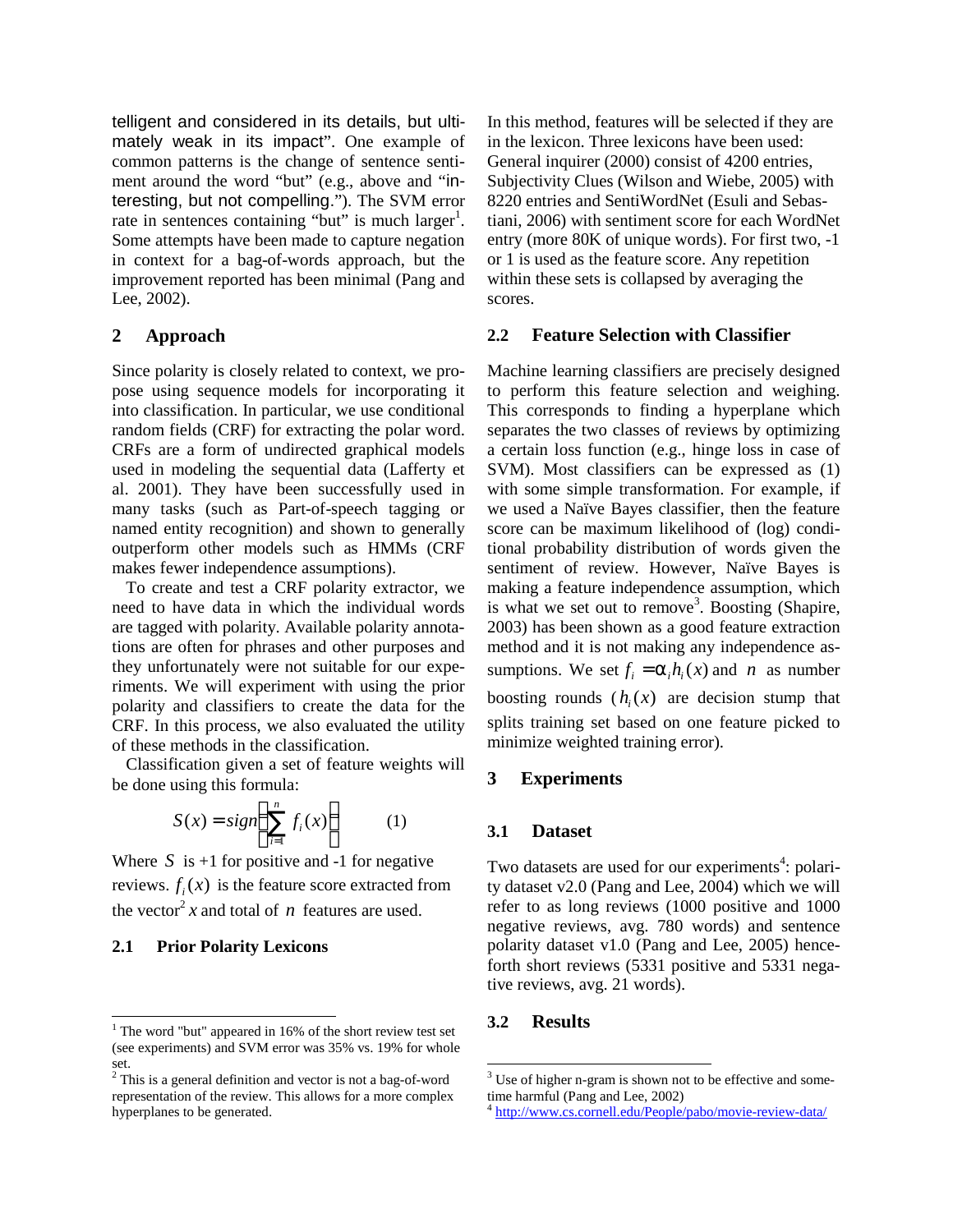|                           | Long  | Ties     | <b>Short</b> | <b>Ties</b> |
|---------------------------|-------|----------|--------------|-------------|
| <b>Subjectivity Clues</b> | 61.0% | ${<}1\%$ | 70.9%        | 18.5%       |
| <b>General inquirer</b>   | 56.6% | ${<}1\%$ | 70.4%        | 23.2%       |
| <b>SentiWordNet</b>       | 56.2% | ${<}1\%$ | 59.9%        | 2.4%        |

**Table 1:** Accuracy Using Prior Polarity Lexicons

The result of experiments using three prior polarity lexicons is shown in Table 1. Depending on how hard we penalize ties, we see some improvements over the 50% baseline (random or all-in-one-class), but this is significantly lower than  $SVM<sup>5</sup>$ . Note that this result is with minimal processing for applying the prior polarity scores as feature weights. It is possible to achieve better accuracy through more analysis, e.g., finding the correct word sense when using SentiWordNet.

For feature extraction experiments, boosting was trained on short reviews<sup>6</sup>. A total of 3462 features were extracted and weights are set as explained in 2.2. To find a smaller set of features, we can consider the features with absolute score values greater than a threshold. Figures 1 shows the classification accuracy and Figure 3 shows the number of feature for various threshold values. Ties shown on the figure are generally 0-0 (when none of the review words were recognized as polar in the feature set).



**Figure 1:** Accuracy of Pruned Boosting Features on Long Review (Baseline 50%)

**Full set:** *Pos* (outlandish, moodiness, liberating, combine, shrek), *Neg* (bore, dogs, blank, stunt, disappointment) **Pruned:** *Pos* (moodiness, combine, fulfill, priceless, mesmerizing), *Neg* (blank, stunt, disappointment, brawny, whiny)

#### **Figure 2:** Top 5 Features from boosting

-



**Figure 3:** Feature counts for each threshold level

| <b>Token Counts</b>                       |              | <b>CRF</b> |            |       |              |  |  |
|-------------------------------------------|--------------|------------|------------|-------|--------------|--|--|
|                                           |              | <b>POS</b> | <b>NEG</b> | O     | <b>Total</b> |  |  |
| Pruned                                    | <b>POS</b>   | 3275       |            | 205   | 3481         |  |  |
|                                           | <b>NEG</b>   |            | 3787       | 251   | 4043         |  |  |
|                                           | O            | 38         | 29         | 51599 | 51666        |  |  |
|                                           | <b>Total</b> | 3318       | 3817       | 52055 | 59190        |  |  |
| Table 2: Contingency toble for CDE Decult |              |            |            |       |              |  |  |

**Table 2:** Contingency table for CRF Result

Some of the highly scored features are shown in figure 2, but they are not polar words (e.g., "dogs" or "shrek" are part of movie names that generally received positive and negative reviews). We consider "pruning" these features by intersecting the full set with a prior lexicon (SentiWordNet, because it contained more words). Pruning has minimal effect on the accuracy of the classifier but the number of feature are considerably reduce (figure 3). This is a critical step and using the full set of feature will produce worse results in training CRF. We believe this is because the words that are not polar do not share the same contextual clues as the polar words and will confuse the classifier.

Table 2 summarizes the result of training CRF to extract additional features and it shows a high precision and recall for polarity. The training sets has been generated by tagging 2/3 of short reviews with pruned boosting features with 1 threshold (around 1000 polar words). Only reviews with at least one polar word are included. To ensure that CRF is generalizing (not overfitting to training set) we observed that extractor has discovered 18% more polar words than the training set including 8% completely new word (i.e., correct – by introspection – polar words not included in the original polarity set used for tagging).

CRF training is sensitive to noise and therefore using the full set or lower weight threshold resulted in less accurate extractor. This currently limits our ability to extract many additional polar words and hence the classification improvement was very small (1%-2%) when we added the features extracted by CRF to our full set. The other problem

<sup>&</sup>lt;sup>5</sup> Boolean features vector, discarding features with frequency lower than 4, no stemming or stop word removal

<sup>6</sup> 1000 rounds reached 76% accuracy. More training rounds or use of n-grams up to n=6 didn't have significant improvements or lowered the accuracy.